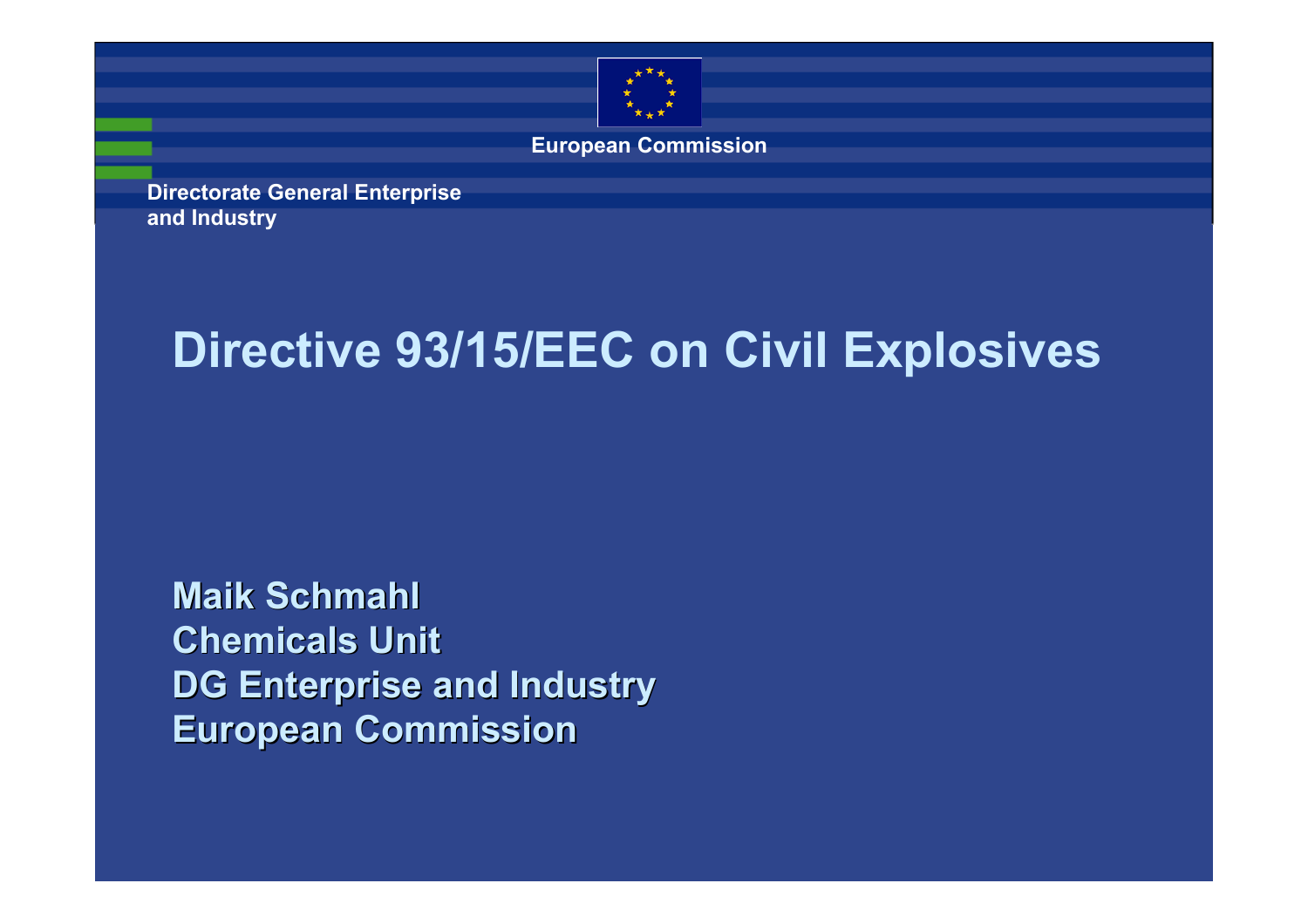# **Directive 93/15/EEC**

**Council Directive 93/15/EEC of 5 April 1993 on the harmonization of the provisions relating to the placing on the market and supervision of explosives for civil uses**

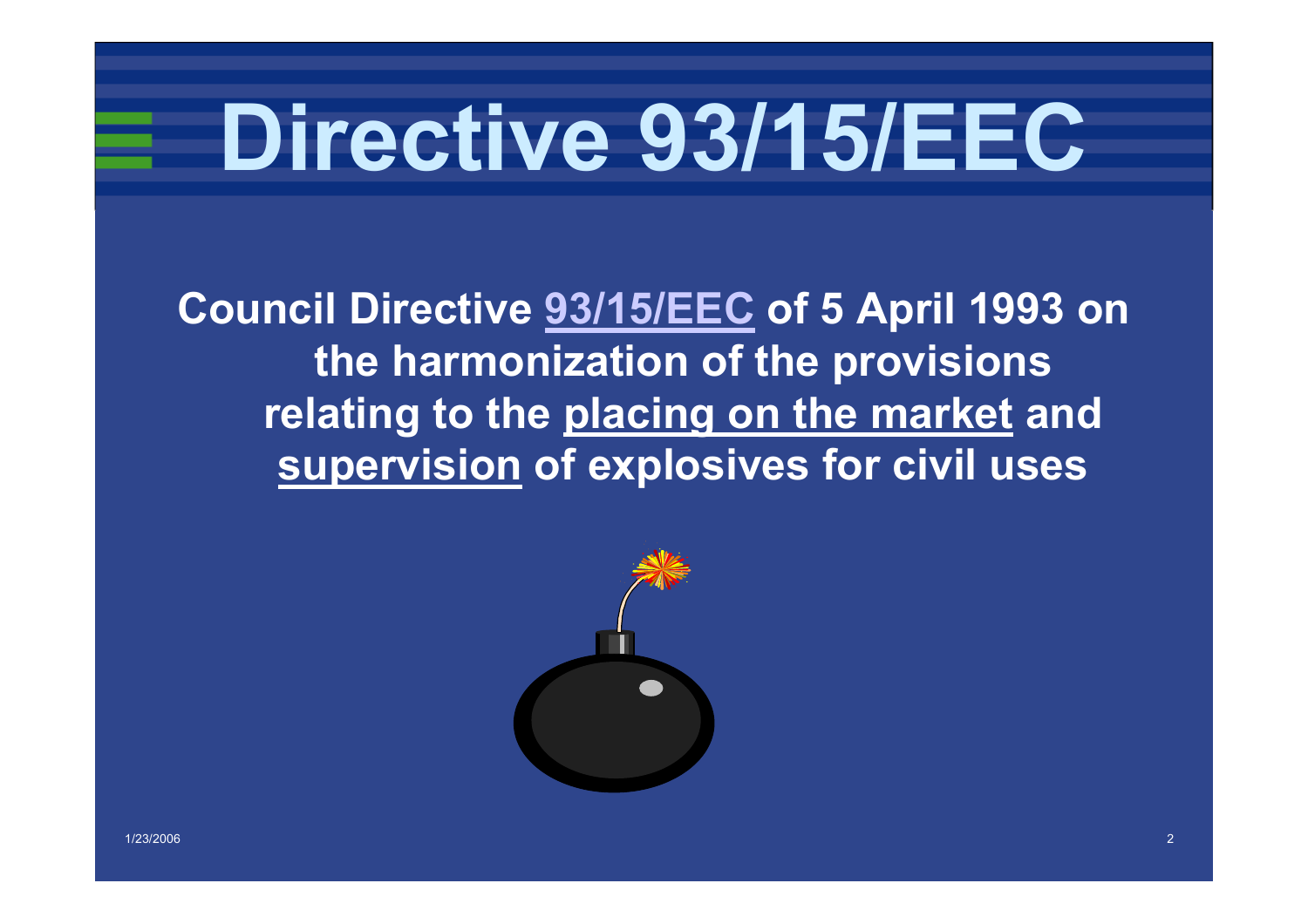## **Purpose of 93/15/EEC**

- **To establish a single market in the EU in trade of explosives for civil uses**
- $\bullet$  **To harmonise the safety requirements for civil explosives at a high level of protection**

• **To establish an administrative system for the supervision of transfers of explosives and ammunition**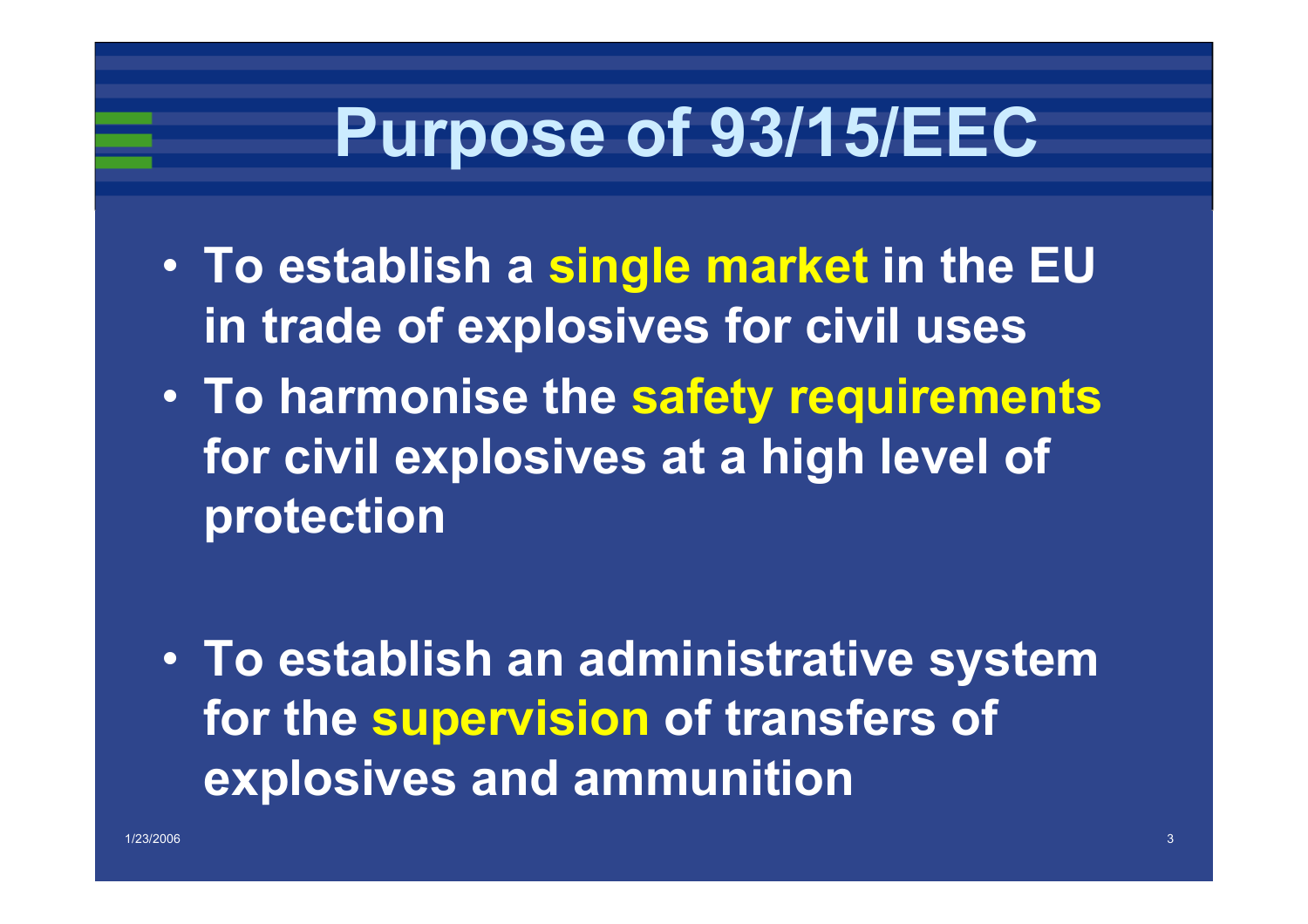## **"Scope of 93/15/EEC"**

- $\bullet$  **Class I explosives listed in the UN Orange Book (8th Edition)**
- $\bullet$ **Not - pyrotechnical articles**
- $\bullet$  **Not - explosives or ammunition intended for use by the armed forces or police**
- $\bullet$  **Not - ammunition (except transfer requirements)**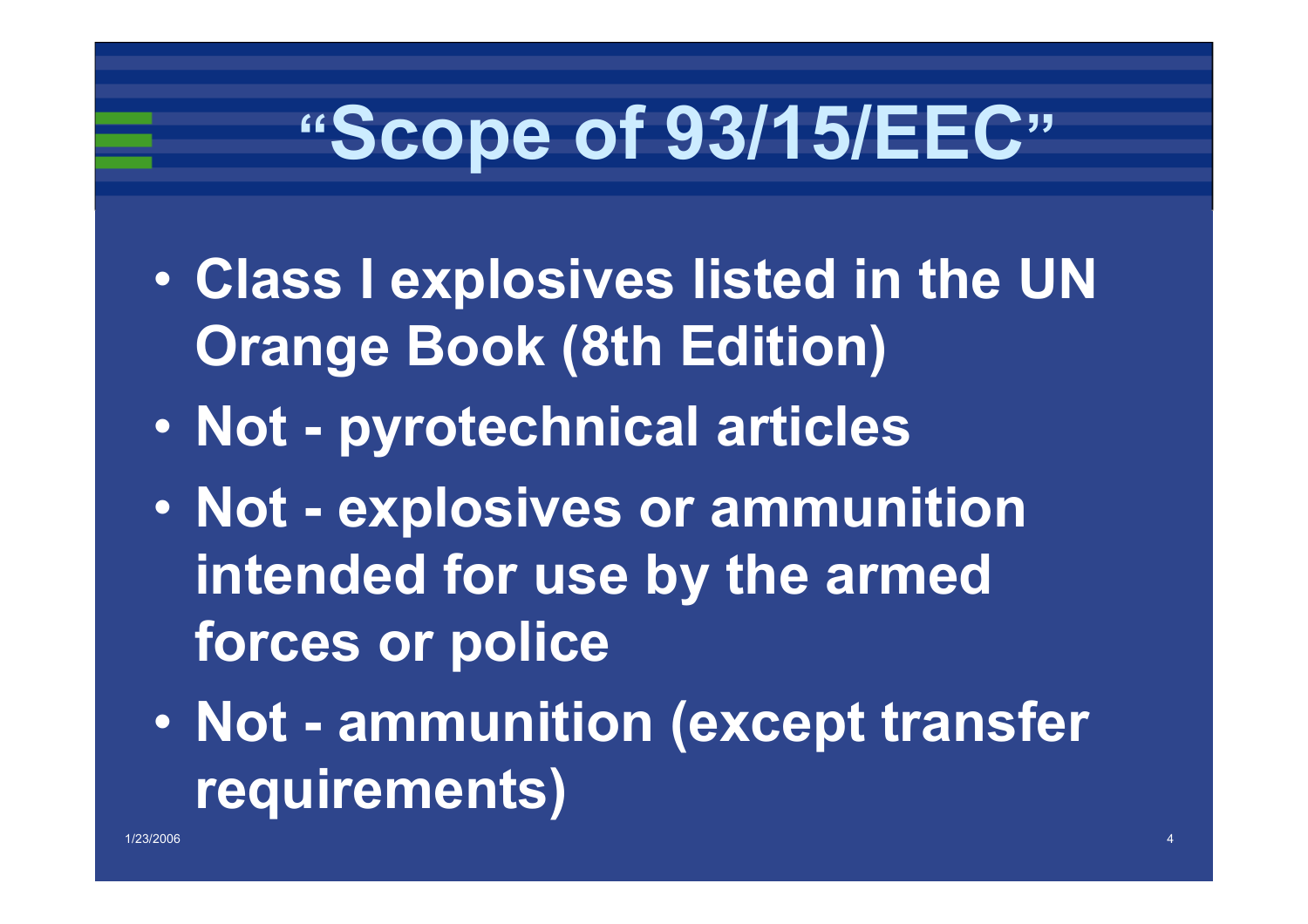## **Legal base: Art. 95 (Internal Market Legislation)**

- $\bullet$ **Free movement of goods**
- $\bullet$ **Removal of barriers to trade**
- $\bullet$  **Harmonisation of national regulations**
- $\bullet$  **High level of protection of health, safety and the environment**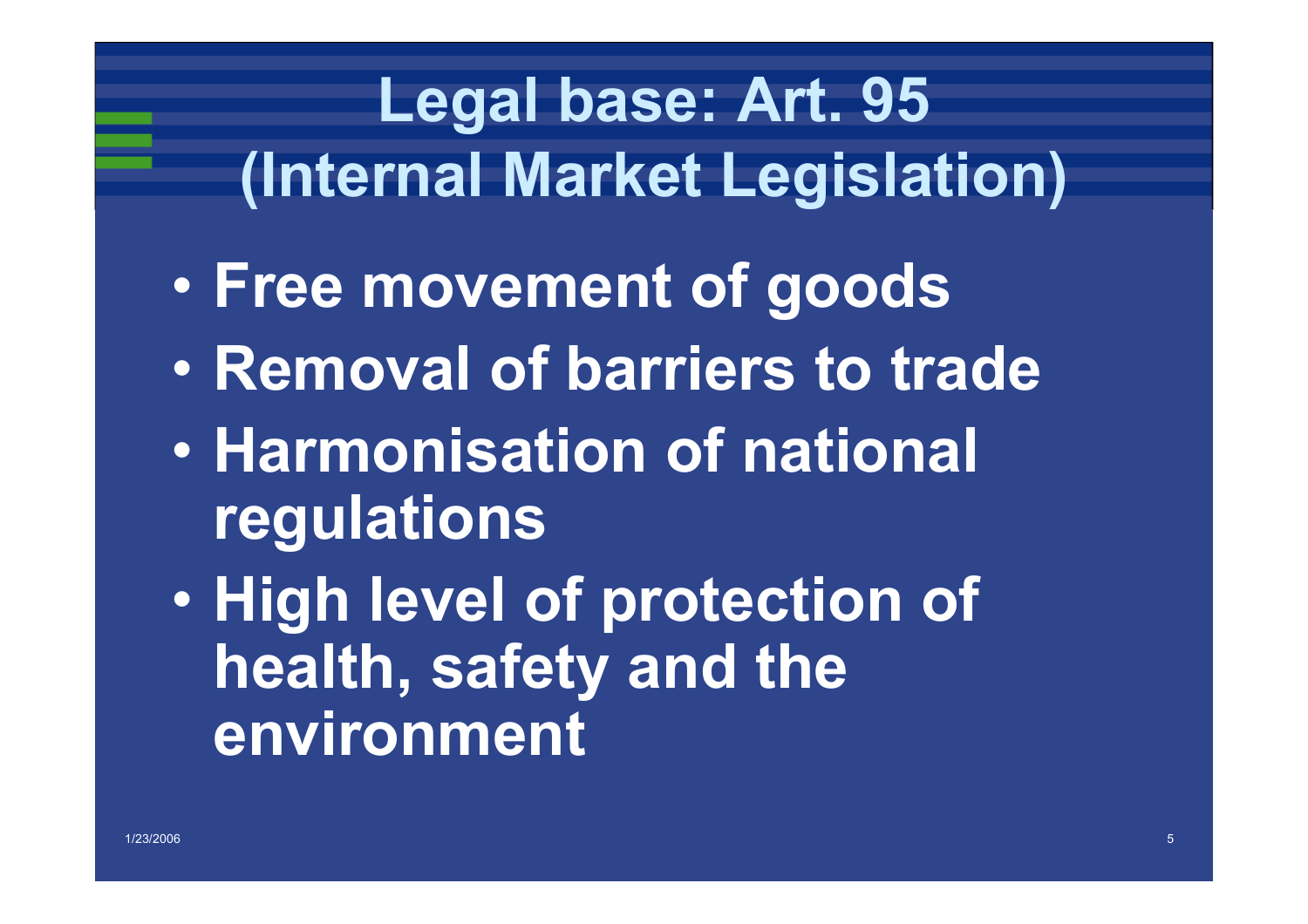### **"New Approach" Directive**

#### $\bullet$  **The "New Approach" applies to several sectors**

#### $\bullet$  **Common features and structures**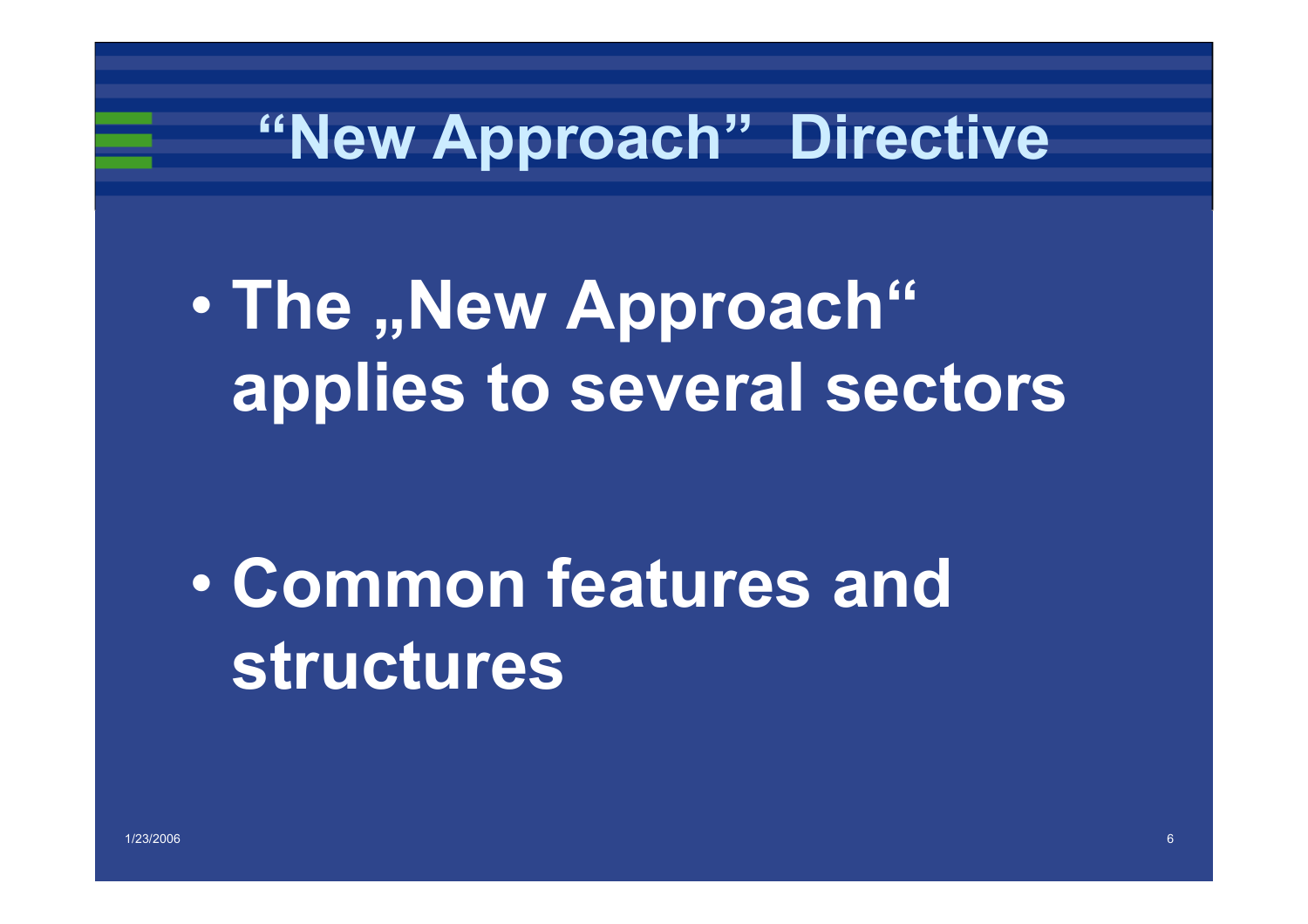## **The "New Approach"**

- $\bullet$ **Essential Requirements**
- $\bullet$ **Harmonised Standards**
- •**Conformity Assessment**
- $\bullet$ **CE Marking**
- •**Market Surveillance**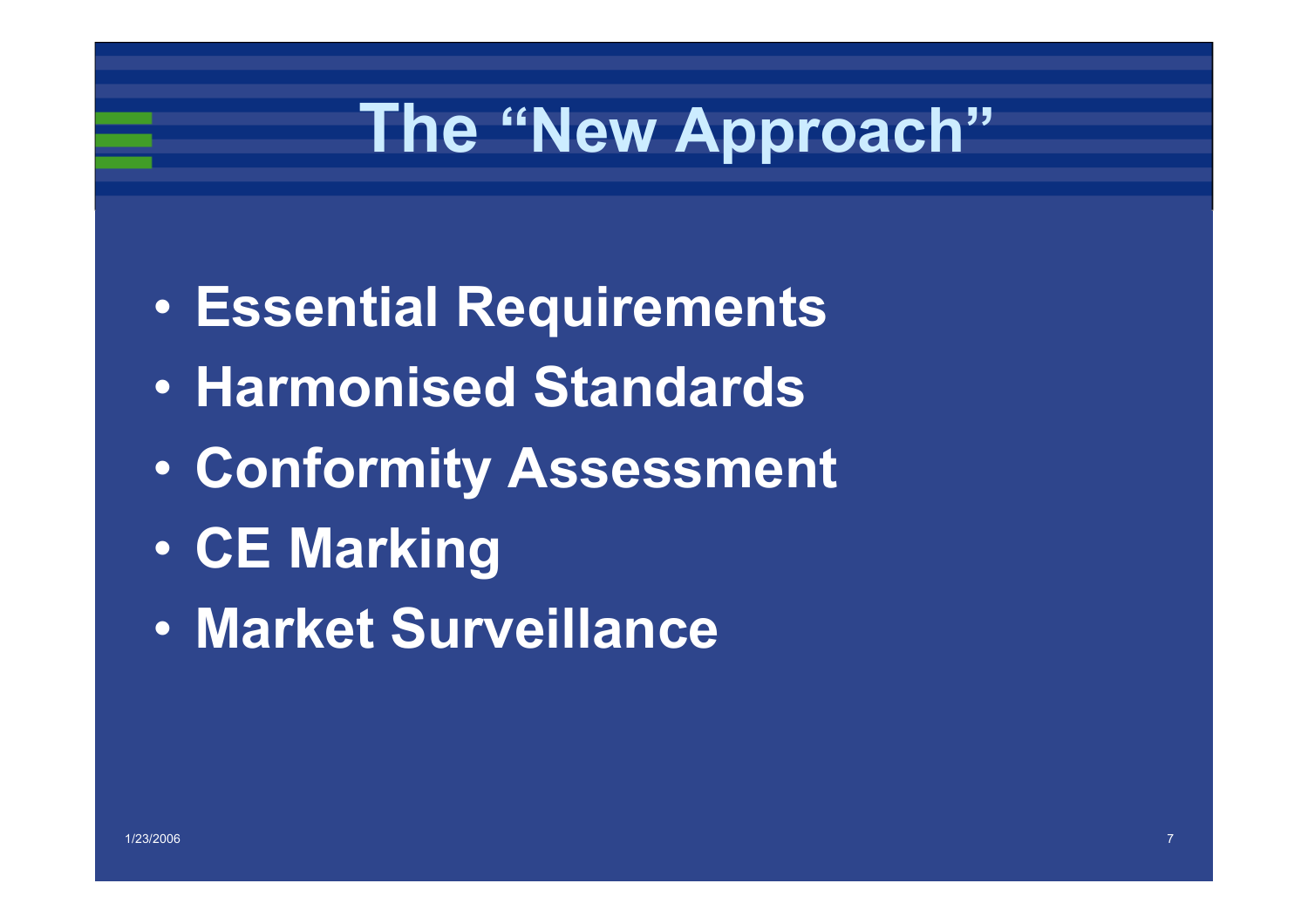## **What does 93/15/EEC do?**

 $\bullet$  **Explosives placed on EU market must conform to essential safety requirements**

 $\bullet$  **If products conform, they receive a "CE marking" and can be placed on market anywhere in EU**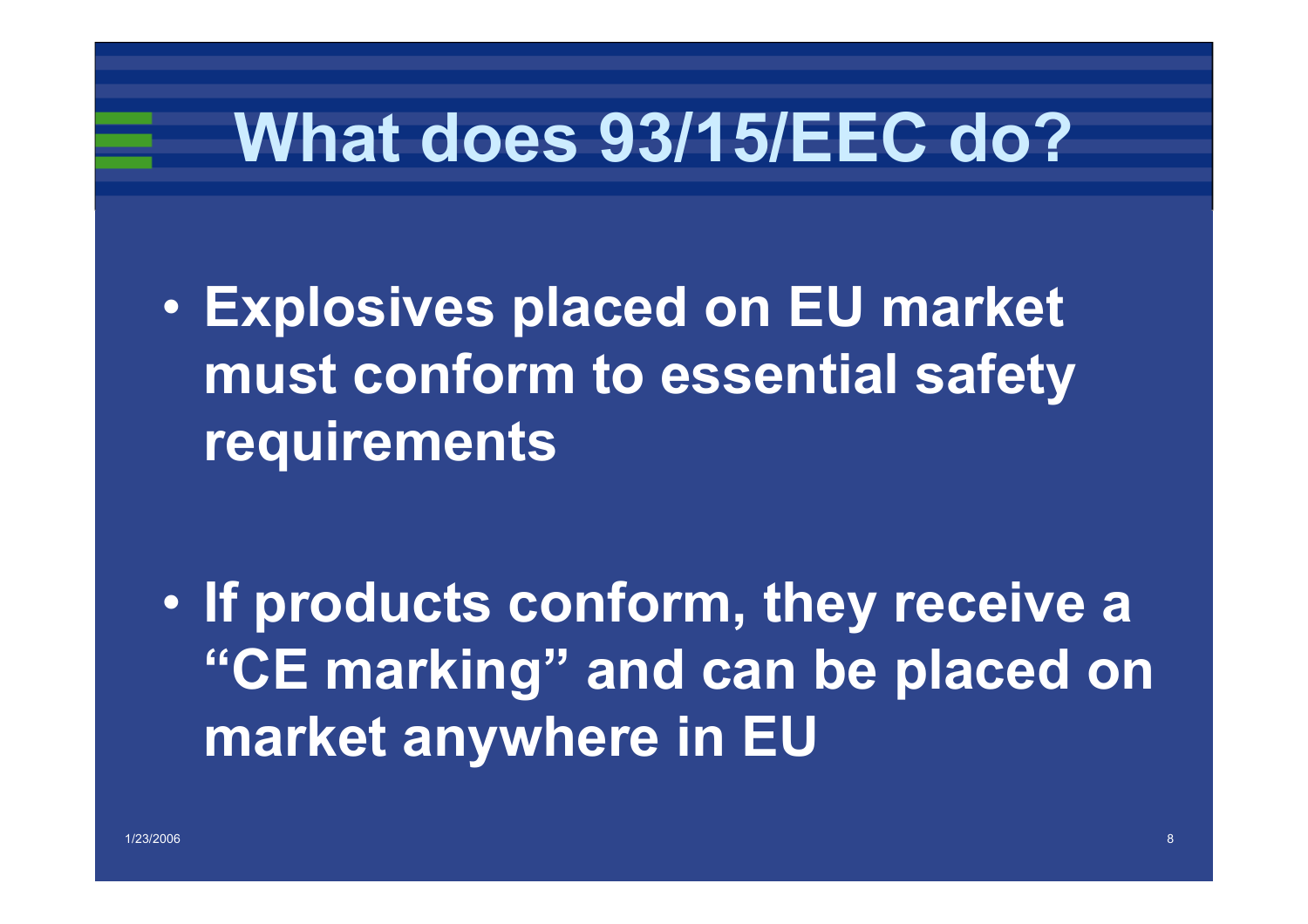## **Recent developments**

 $\bullet$  **Article 13 Committee** –**Definition of Pyrotechnic Articles: Commission Directive 2004/57/EC of 23 April 2004**  –**Transfer document (between Member States): Commission Decision 2004/388/EC of 15 April 2004 on an Intra-Community transfer of explosives document**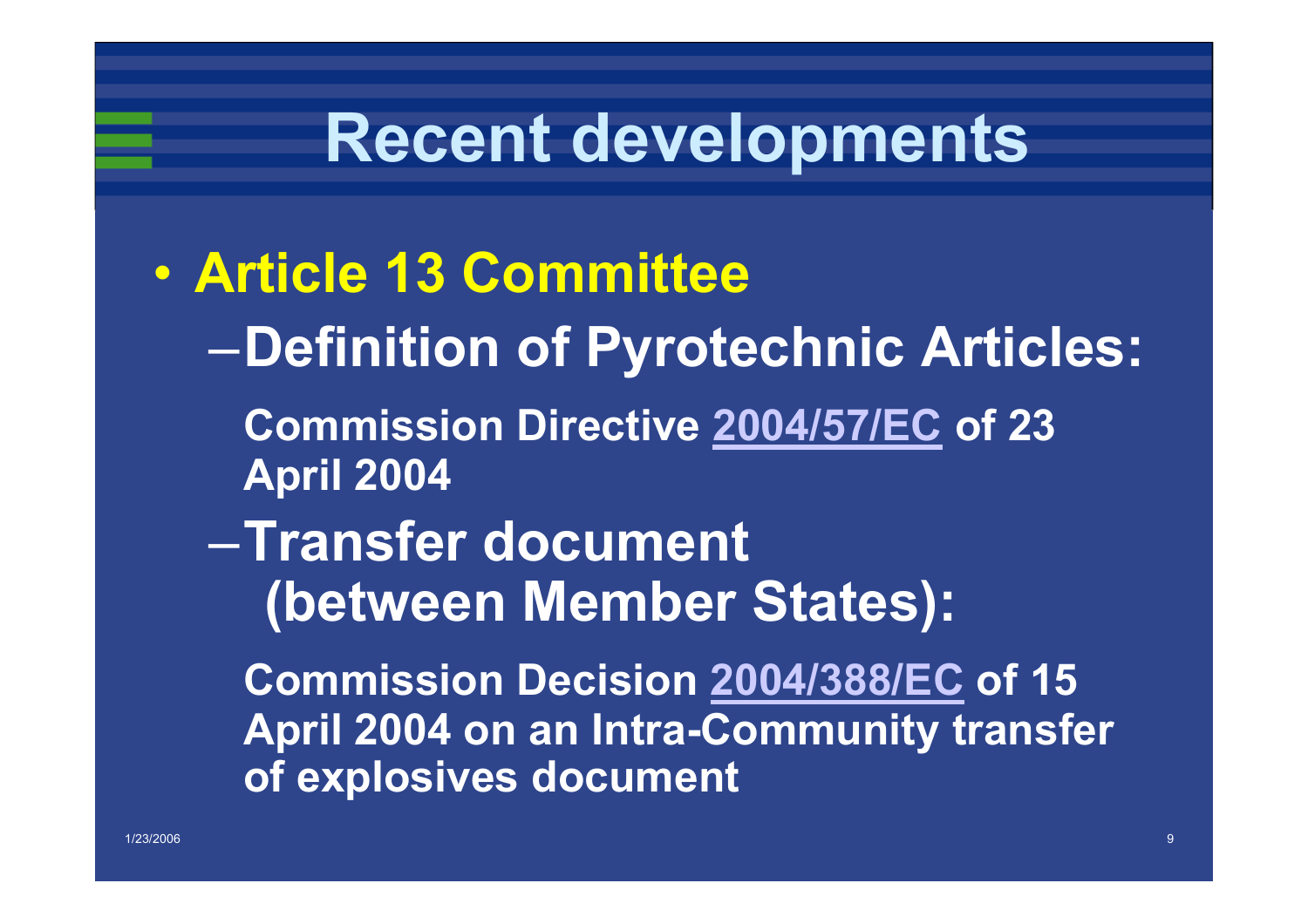#### **Intra-Community transfer of explosives document**

|                            |                                       | INTRA-COMMUNITY TRANSFER OF EXPLOSIVES<br>(except ammunition)<br>(Article 9 of Directive 1993/15/EEC) |                        |                         |                                                      |                         |                               |  |  |  |  |  |
|----------------------------|---------------------------------------|-------------------------------------------------------------------------------------------------------|------------------------|-------------------------|------------------------------------------------------|-------------------------|-------------------------------|--|--|--|--|--|
| 1. Nature of authorisation |                                       |                                                                                                       |                        |                         |                                                      |                         |                               |  |  |  |  |  |
| Expiry date *:             |                                       |                                                                                                       |                        |                         |                                                      |                         |                               |  |  |  |  |  |
|                            | $\Box$ Single transfer (Article 9(5)) |                                                                                                       |                        |                         | $\Box$ Multiple transfers - fixed period (Art. 9(6)) |                         |                               |  |  |  |  |  |
|                            |                                       |                                                                                                       |                        |                         |                                                      |                         |                               |  |  |  |  |  |
|                            | 2. Details of operators concerned     |                                                                                                       |                        |                         |                                                      |                         |                               |  |  |  |  |  |
| 2.1. Recipient applicant * |                                       |                                                                                                       |                        |                         | 2.2. Supplier                                        |                         |                               |  |  |  |  |  |
| Name:                      |                                       |                                                                                                       |                        |                         | Name:                                                |                         |                               |  |  |  |  |  |
| Address (headquarters):    |                                       |                                                                                                       |                        |                         | Address (headquarters):                              |                         |                               |  |  |  |  |  |
| Telephone:                 |                                       |                                                                                                       |                        |                         | Telephone:                                           |                         |                               |  |  |  |  |  |
| Fax:                       |                                       |                                                                                                       |                        |                         | Fax:                                                 |                         |                               |  |  |  |  |  |
| E-mail:                    |                                       |                                                                                                       |                        |                         | E-mail:                                              |                         |                               |  |  |  |  |  |
| Signature:                 |                                       |                                                                                                       |                        |                         |                                                      |                         |                               |  |  |  |  |  |
|                            |                                       |                                                                                                       |                        |                         |                                                      |                         |                               |  |  |  |  |  |
|                            | 2.3. Transport operator(s)            |                                                                                                       |                        |                         |                                                      |                         |                               |  |  |  |  |  |
| Name:<br>Name:             |                                       |                                                                                                       |                        |                         |                                                      |                         | Name:                         |  |  |  |  |  |
| Address (headquarters):    |                                       |                                                                                                       |                        | Address (headquarters): |                                                      | Address (headquarters): |                               |  |  |  |  |  |
| Telephone:                 |                                       |                                                                                                       | Telephone:             |                         | Telephone:                                           |                         |                               |  |  |  |  |  |
| Fax:                       |                                       |                                                                                                       | Fax:                   |                         | Fax:                                                 |                         |                               |  |  |  |  |  |
| E-mail:                    |                                       |                                                                                                       | E-mail:                |                         | E-mail:                                              |                         |                               |  |  |  |  |  |
|                            |                                       |                                                                                                       |                        |                         |                                                      |                         |                               |  |  |  |  |  |
|                            | 3. Full description of the explosives |                                                                                                       |                        |                         |                                                      |                         |                               |  |  |  |  |  |
| UN No*                     | Class/<br>Trade name*<br>division     |                                                                                                       | CE marking<br>(Yes/No) | Factory address         |                                                      | Quantity *              | Other relevant<br>information |  |  |  |  |  |
|                            |                                       |                                                                                                       |                        |                         |                                                      |                         |                               |  |  |  |  |  |
|                            |                                       |                                                                                                       |                        |                         |                                                      |                         |                               |  |  |  |  |  |

| 4. Transfer details                                                                                                 |                          |                                |                |                        |  |                    |  |  |  |  |  |
|---------------------------------------------------------------------------------------------------------------------|--------------------------|--------------------------------|----------------|------------------------|--|--------------------|--|--|--|--|--|
| 4.1. Location and calendar:                                                                                         |                          |                                |                |                        |  |                    |  |  |  |  |  |
| Place of departure:                                                                                                 |                          |                                |                | Departure date:        |  |                    |  |  |  |  |  |
| Place of delivery:                                                                                                  |                          |                                |                | Expected arrival date: |  |                    |  |  |  |  |  |
| 4.2. General circumstances of the itinerary:                                                                        |                          |                                |                |                        |  |                    |  |  |  |  |  |
| Member State                                                                                                        |                          |                                | Point of entry | Point of exit          |  | Means of transport |  |  |  |  |  |
|                                                                                                                     |                          |                                |                |                        |  |                    |  |  |  |  |  |
|                                                                                                                     |                          |                                |                |                        |  |                    |  |  |  |  |  |
|                                                                                                                     |                          |                                |                |                        |  |                    |  |  |  |  |  |
|                                                                                                                     |                          |                                |                |                        |  |                    |  |  |  |  |  |
|                                                                                                                     |                          |                                |                |                        |  |                    |  |  |  |  |  |
|                                                                                                                     |                          |                                |                |                        |  |                    |  |  |  |  |  |
| 5. Authorisations from the authorities in the Member States of transit including secure identification (e.g. stamp) |                          |                                |                |                        |  |                    |  |  |  |  |  |
|                                                                                                                     | DATE OF                  |                                | AUTHORISATION  |                        |  |                    |  |  |  |  |  |
| COUNTRY OF ORIGIN                                                                                                   | AUTHORISATION            |                                | <b>NUMBER</b>  | EXPIRY DATE            |  |                    |  |  |  |  |  |
|                                                                                                                     |                          |                                |                |                        |  |                    |  |  |  |  |  |
| TRANSIT COUNTRIES                                                                                                   | DATE OF<br>AUTHORISATION | AUTHORISATION<br><b>NUMBER</b> |                | <b>EXPIRY DATE</b>     |  |                    |  |  |  |  |  |
|                                                                                                                     |                          |                                |                |                        |  |                    |  |  |  |  |  |
|                                                                                                                     |                          |                                |                |                        |  | Seal               |  |  |  |  |  |
|                                                                                                                     |                          |                                |                |                        |  |                    |  |  |  |  |  |
|                                                                                                                     |                          |                                |                |                        |  |                    |  |  |  |  |  |
|                                                                                                                     |                          |                                |                |                        |  |                    |  |  |  |  |  |
| 6. Authorisation from the authority in the Member State of recipient (including secure identification)              |                          |                                |                |                        |  |                    |  |  |  |  |  |
| Date:                                                                                                               |                          |                                |                |                        |  |                    |  |  |  |  |  |
|                                                                                                                     |                          |                                |                |                        |  |                    |  |  |  |  |  |
|                                                                                                                     |                          |                                |                |                        |  |                    |  |  |  |  |  |
| Position in signatory authority:<br>Sea                                                                             |                          |                                |                |                        |  |                    |  |  |  |  |  |
|                                                                                                                     |                          |                                |                |                        |  |                    |  |  |  |  |  |
|                                                                                                                     |                          |                                |                |                        |  |                    |  |  |  |  |  |
| (signature)                                                                                                         |                          |                                |                |                        |  |                    |  |  |  |  |  |
|                                                                                                                     |                          |                                |                |                        |  |                    |  |  |  |  |  |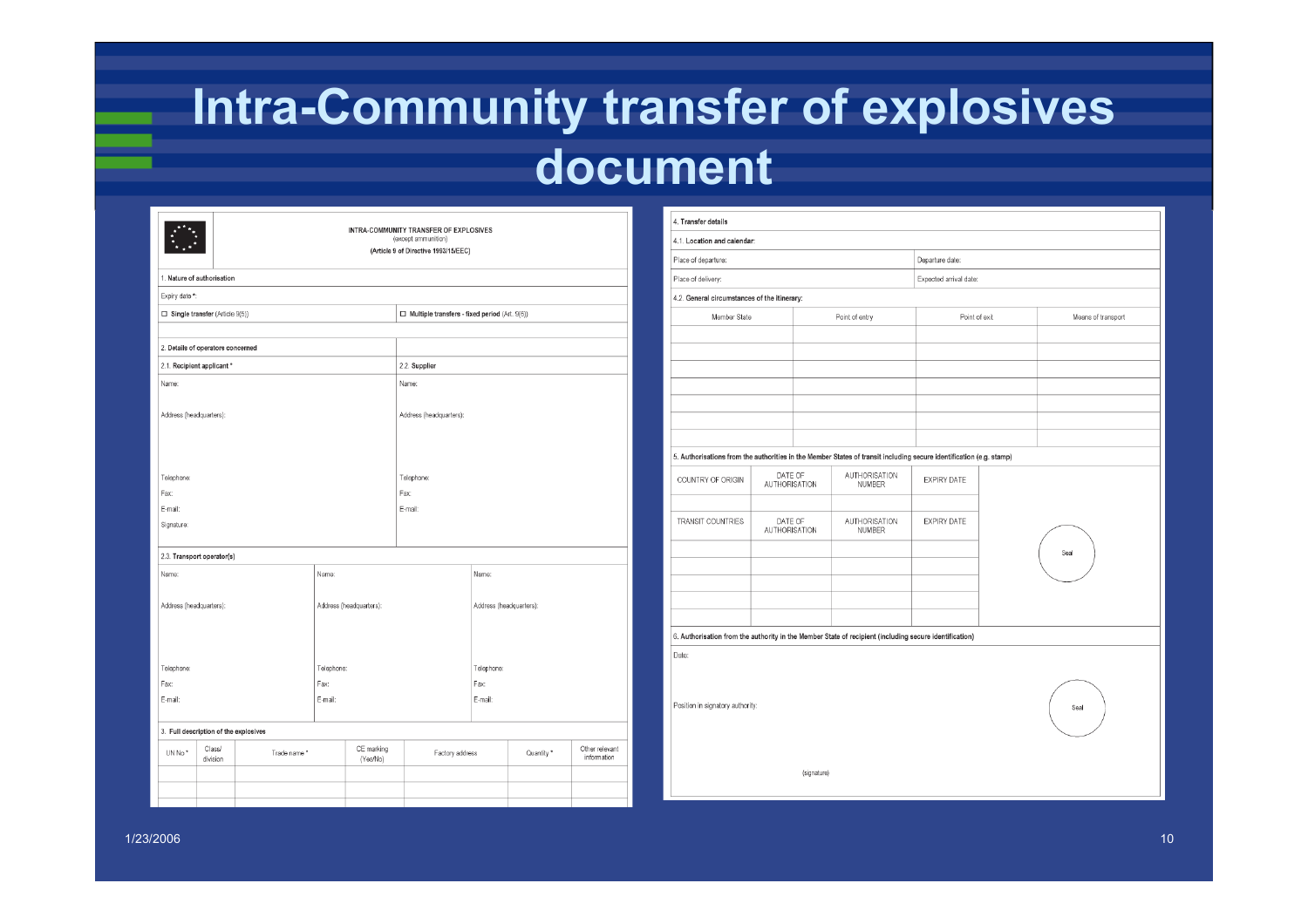#### **Future issues**

- **Harmonised labelling scheme for explosives**
- $\bullet$  **Explosives precursors, Detectability ?!**



• **Proposal for a Directive on Pyrotechnic Articles (COM 2005) 457 final**